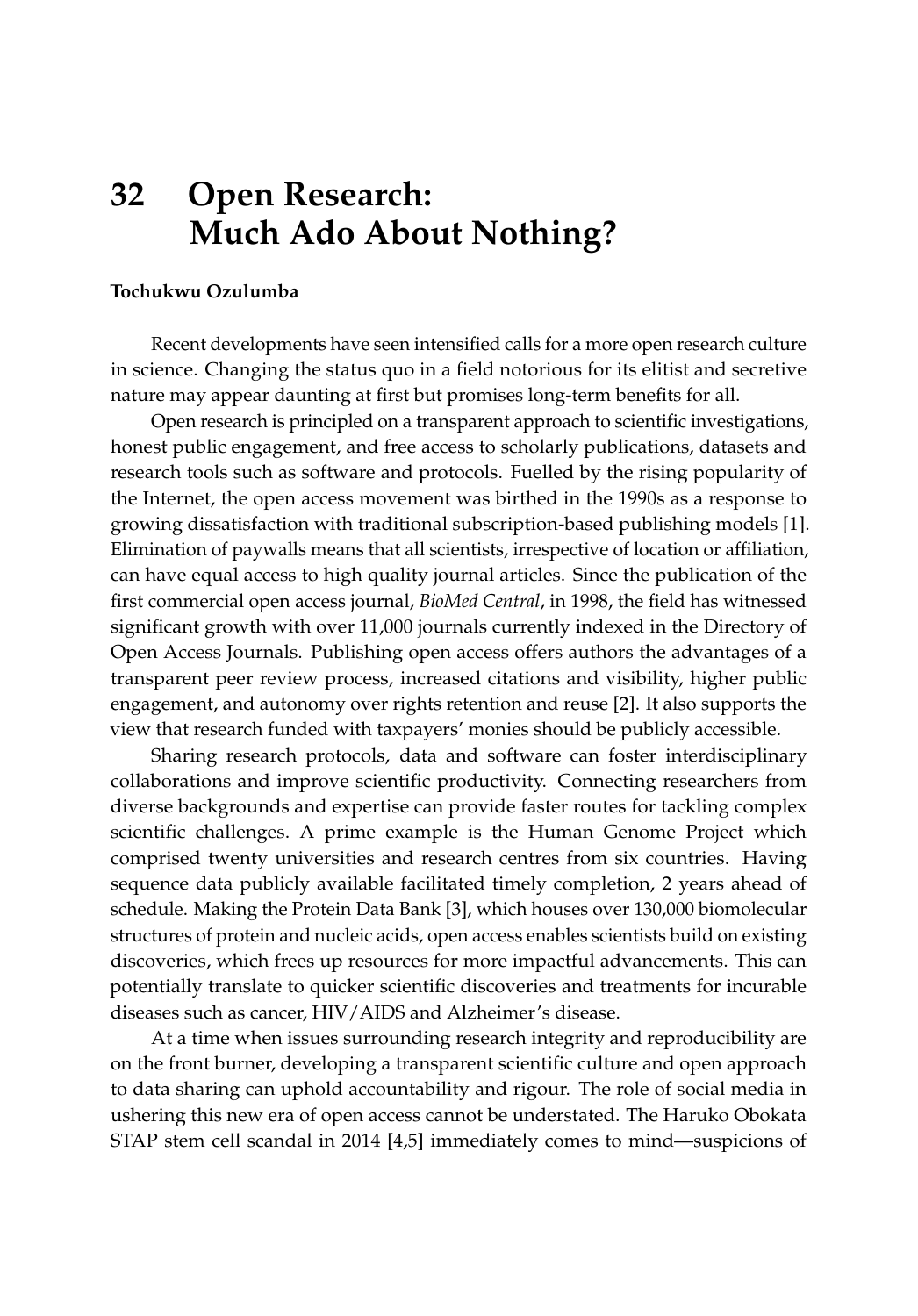scientific misconduct were initially discovered through discussions on two science blogs, Knoepfler Lab and PubPeer. Knowing that you have no monopoly of scientific truth and your datasets are open to public scrutiny will inspire a greater attention to detail and tame tendencies to overestimate research findings.

Increased public engagement is another incentive for a more inclusive research environment as it makes science more relevant to society. This is what citizen science hopes to achieve—by involving laypeople in scientific investigations, we can dispel negative stereotypes and increase public trust in science. It also encourages application of scientific thinking in everyday life and can inspire more people to pursue science careers. For 118 years, the Audubon Christmas Bird Count in the Americas has involved citizen scientists in collecting population data which have been used in conservation research and policy making [\[6\]](#page-2-1) The project's remarkable longevity and success is a pointer to how widening public participation in research can extend the borders of scientific inquiry and drive reform. Recruiting the public for research activities has also proven to be labour-, time- and cost-effective, as seen with the FoldIt [\[7\]](#page-2-2) and EyeWire [\[8](#page-2-3)[,9\]](#page-2-4) projects.

The past 20 years have witnessed tremendous changes in the global research landscape with respect to conduct of scientific inquiries, data sharing, engagement and publication. The gains notwithstanding, establishing an extensive and sustainable open research culture also requires addressing concerns over participant privacy, predatory publishing and protecting intellectual property. But if recent scientific advances are anything to go by, open research is here to stay.

## **References**

- <span id="page-1-0"></span>1. Power, H. Predatory Publishing: How to Safely Navigate the Waters of Open Access. *Can. J. Nurs. Res.* **2018**, *50*, 3–8. [\[CrossRef\]](http://dx.doi.org/10.1177/0844562117748287) [\[PubMed\]](http://www.ncbi.nlm.nih.gov/pubmed/29301409)
- <span id="page-1-1"></span>2. McKiernan, E.C.; Bourne, P.E.; Brown, C.T.; Buck, S.; Kenall, A.; Lin, J.; McDougall, D.; Nosek, B.A.; Ram, K.; Soderberg, C.K.; et al. How Open Science Helps Researchers Succeed. *eLife* **2016**, *5*, e16800. [\[CrossRef\]](http://dx.doi.org/10.7554/eLife.16800) [\[PubMed\]](http://www.ncbi.nlm.nih.gov/pubmed/27387362)
- <span id="page-1-2"></span>3. Young, J.Y.; Westbrook, J.D.; Feng, Z.; Peisach, E.; Persikova, I.; Sala, R.; Sen, S.; Berrisford, J.M.; Swaminathan, G.J.; Oldfield, T.J. Worldwide Protein Data Bank biocuration supporting open access to high-quality 3D structural biology data. *Database*. 1 January 2018. Available online: <https://doi.org/10.1093/database/bay002> (accessed on 10 October 2018).
- <span id="page-1-3"></span>4. Cyranoski, D. Stem-Cell Scientist Found Guilty of Misconduct. *Nature*. 1 April 2014. Available online: [https://www.nature.com/news/stem-cell-scientist-found-guilty-of](https://www.nature.com/news/stem-cell-scientist-found-guilty-of-misconduct-1.14974)[misconduct-1.14974](https://www.nature.com/news/stem-cell-scientist-found-guilty-of-misconduct-1.14974) (accessed on 10 October 2018).